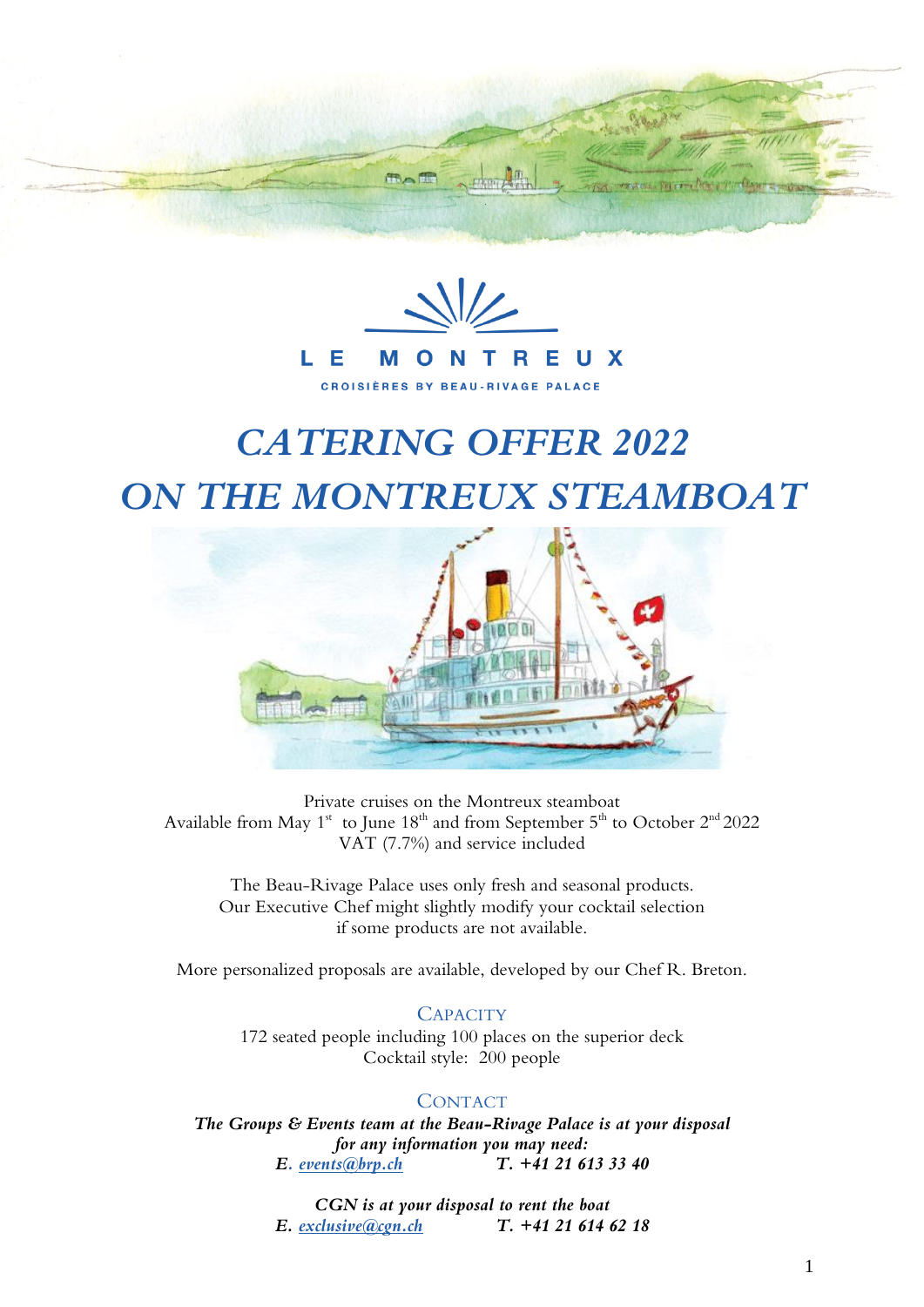

# *APERITIF PACKAGE - BEVERAGES*

20 PEOPLE MINIMUM

*« LÉMAN » APERITIF* Package for 1 hour : *CHF 28.- per person* CHF 12.- per person, per ½ additional hour.

Local white and red wines Fruit juices, mineral water, soft drinks Swiss beers Salted snacks and olives

*« SANDOZ » APERITIF* Package for 1 hour : *CHF 50.- per person* CHF 20.- per person, per ½ additional hour.

Champagne Kir Royal, Bellini Mimosa Local white and red wines Fruit juices, mineral water, soft drinks Swiss and imported beers Salted snacks and olives Butter flutes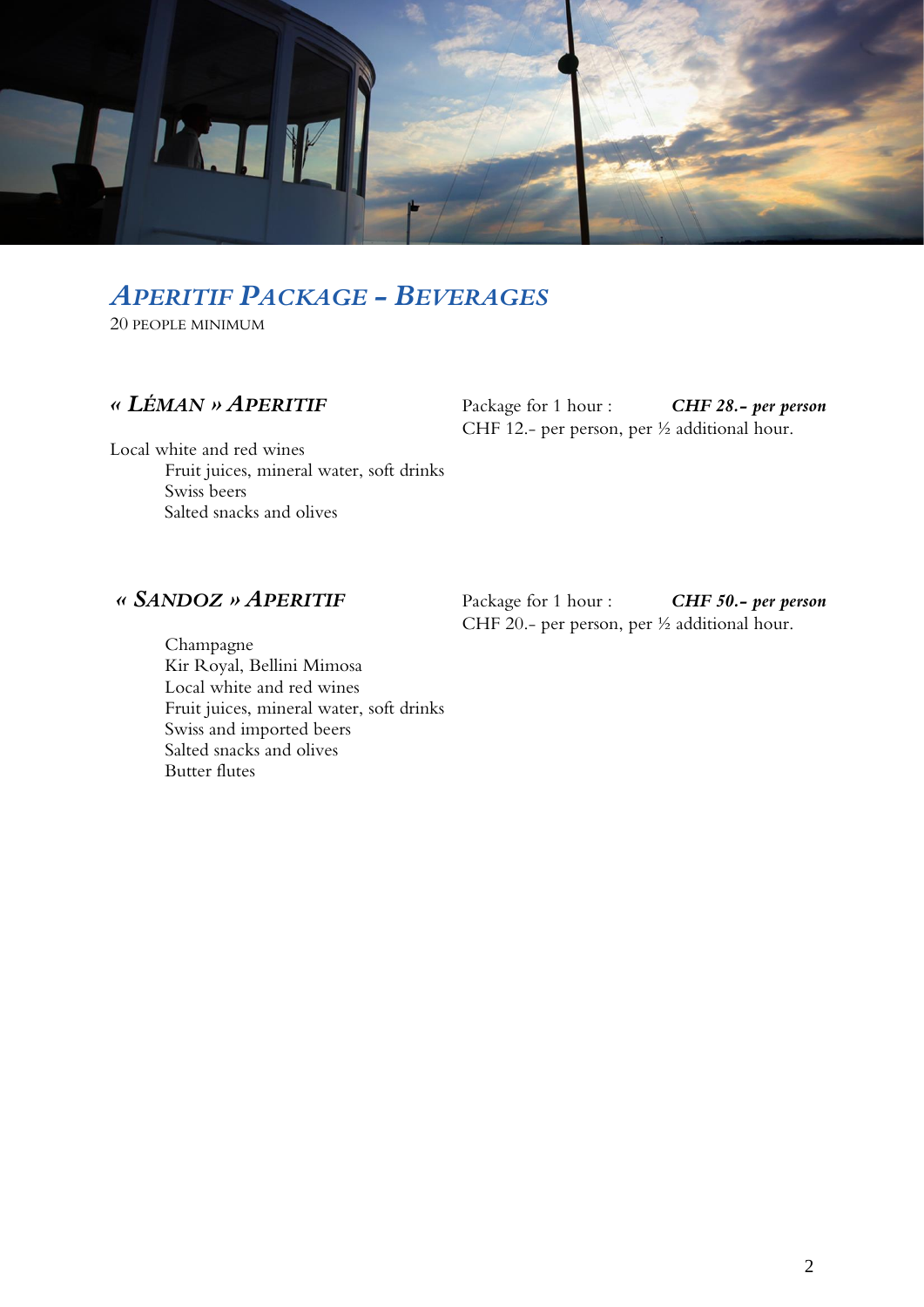

# *APERITIF – AMUSE-BOUCHES*

20 PEOPLE MINIMUM

Enhance your aperitif with refined canapé assortment served on trays during the aperitif.

| Package 3 pieces per person | CHF 21.- per person |
|-----------------------------|---------------------|
| Package 5 pieces per person | CHF 32.- per person |
| Package 8 pieces per person | CHF 52.- per person |

These appetizers have to be selected among cold amuse-bouche on the following suggestions:

# *MAY / JUNE*

Pea sphere with mint and fresh goat cheese Sea bream tartare with mango and green papaya Parma ham involtini, arugula salad and artichoke

# *SEPTEMBER / OCTOBER*

Grilled vegetables tartar, burrata straciatella Red tuna millefeuille, grilled zucchini

Malakoff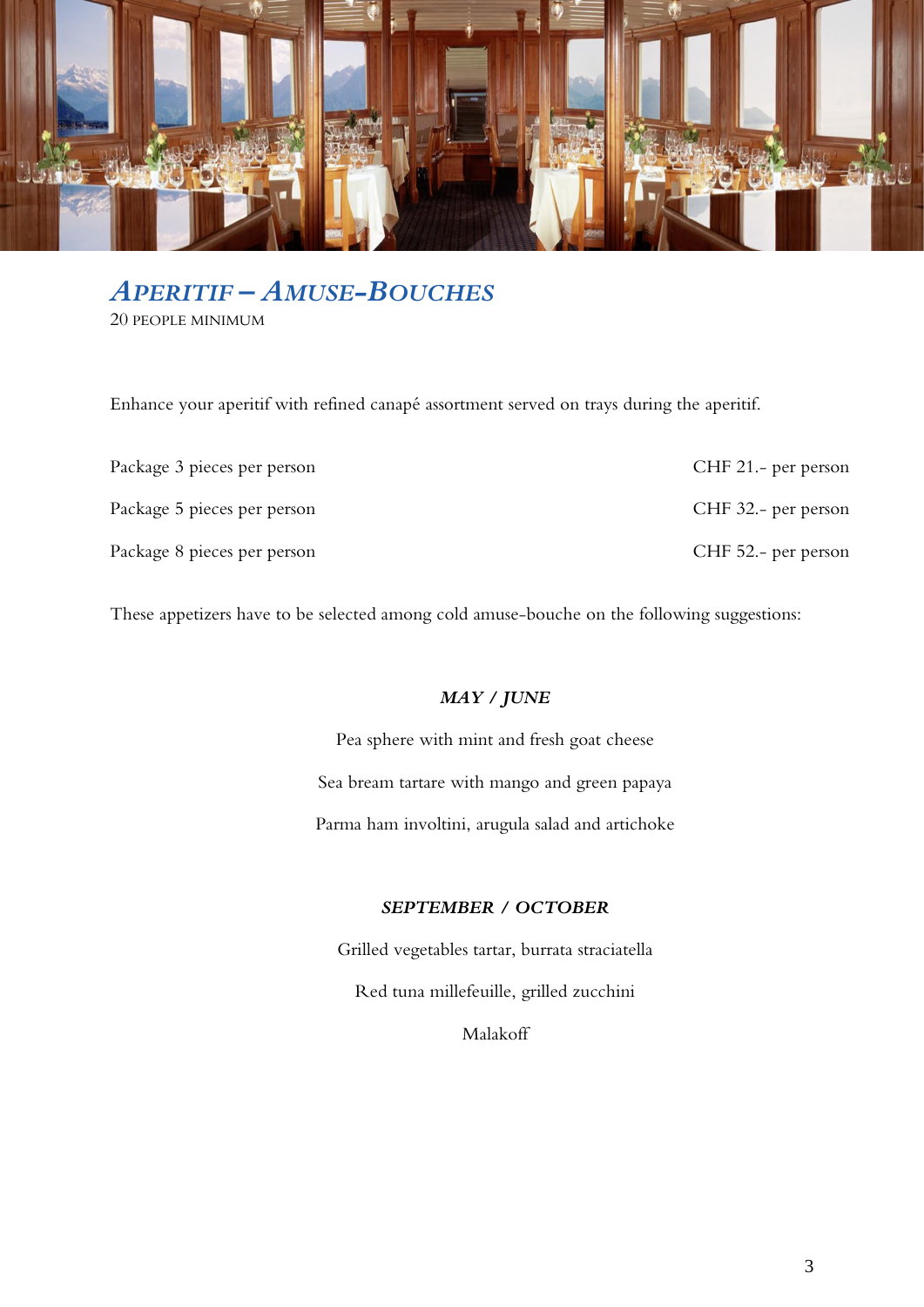

# *BUFFETS*

BUFFET (30 PEOPLE MINIMUM – 172 PEOPLE MAXIMUM) THIS BUFFETS CAN ALSO BE PROPOSED STANDING

# *BUFFET « GOURMAND » CHF 120.- per person*

Red tuna tartare with grilled vegetables Culatello ham with green asparagus Seabass nigiri with yuzu and sesame wasabi Involtini of aubergine and smoked salmon Suisse quinoa salad with gambas Lebanese mezze assortments Tomatoes and burrata with basil Crispy fennel with grapefruit Green bean salad, Paris mushrooms with pesto rosso Taggiasche olives and confit tomatoes cake Rocket with tomato pesto and parmesan Sucrine lettuce with anchovy sauce Iced green pea soup with goat cheese Andalou gazpacho with Espelette pepper

## *\*\*\**

Stuffed zucchini flower with ricotta and chard Risotto mantecato with chanterelles mushrooms Garganelli with regional crawfish, Nantua sauce Roast chicken breast with Taggiasche olives and rosemary Filet of Fera from the lake in a creamy Savagnin sauce

## \*\*\*

Dessert buffet

\*\*\*

Coffee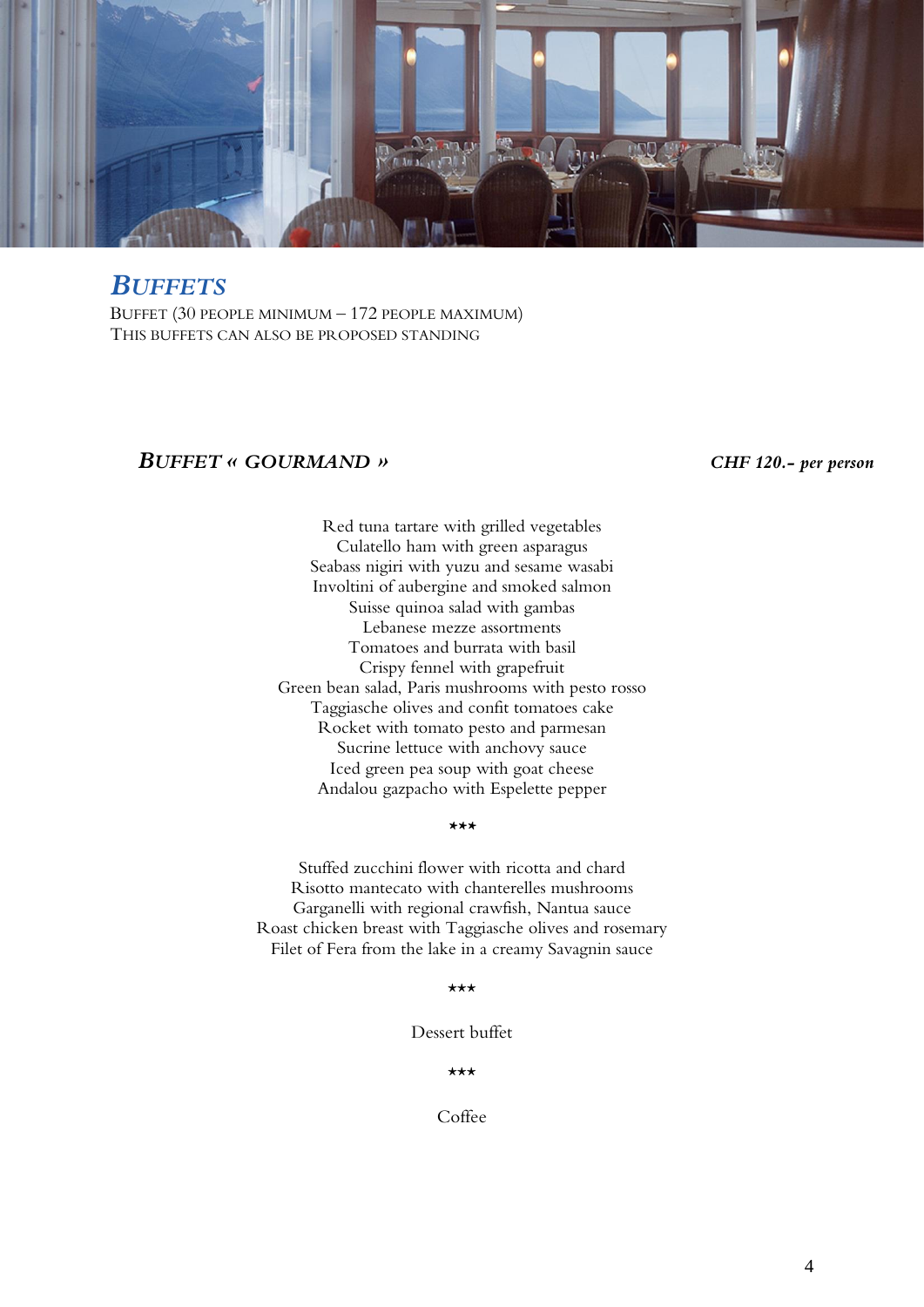

# *LUNCH OR DINNER (SEATED)*

MENUS (20 PEOPLE MINIMUM – 100 PEOPLE MAXIMUM)

# *MAY / JUNE*

*Menu I CHF 108 - per person* 

Red tuna terrine and grilled vegetables in basil oil \*\*\* "Alpstein" lamb fillet roasted with wild oregano and Taggiasche olive \*\*\* Gariguette strawberry - rhubarb delight  $\star\star\star$ Coffee and sweets

*Menu II CHF 120.- per person* 

Traditional duck foie gras terrine, rhubarb compote and Gariguette strawberries with old balsamic vinegar \*\*\* Turbot back cooked with green asparagus and wild garlic \*\*\* Saddle of local veal roasted with chanterelles, artichoke risotto and arugula \*\*\* Palet strawberry gariguette - basil with pistachios from Brontë \*\*\* Coffee and sweets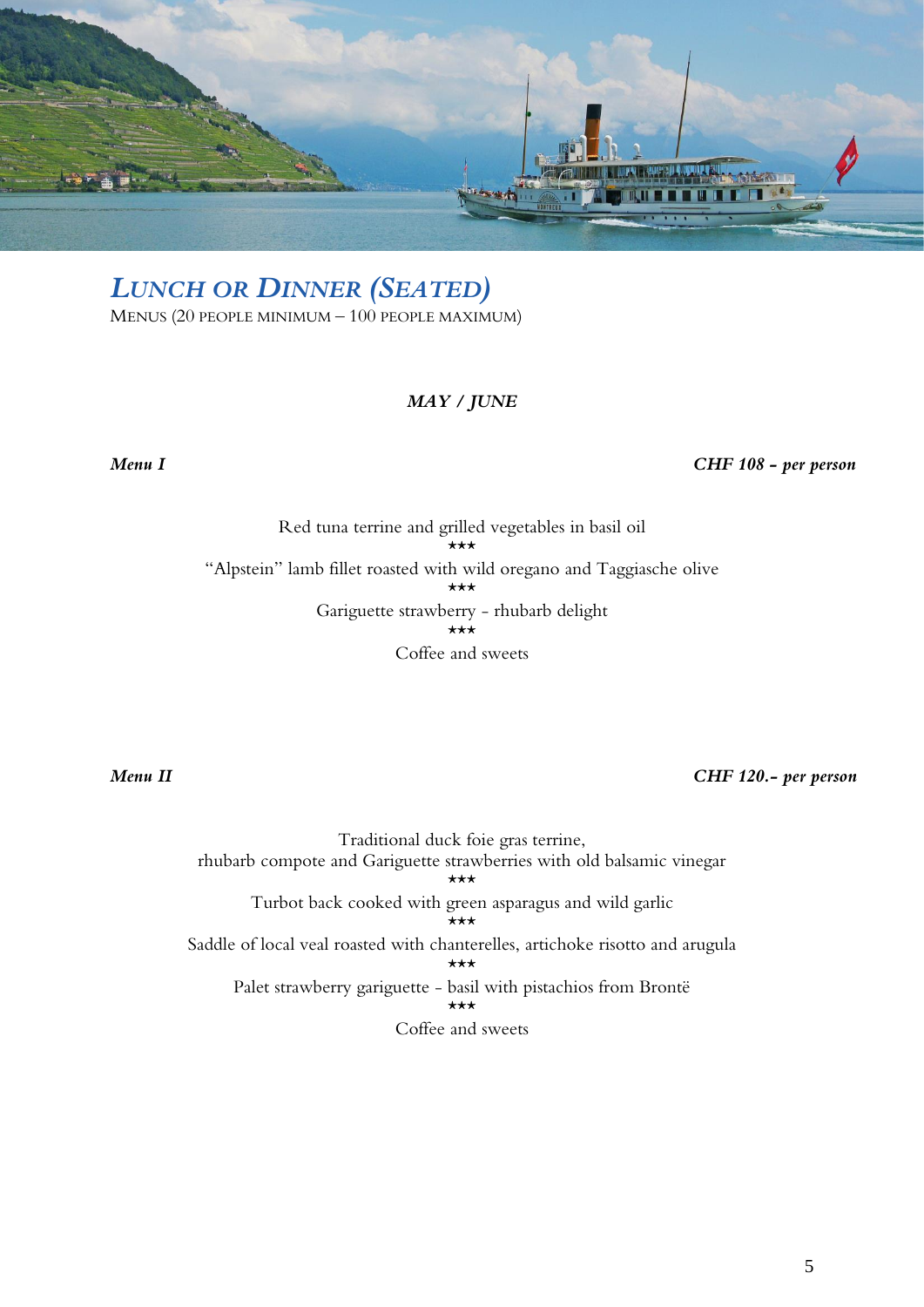

*LUNCH OR DINNER (SEATED)*

MENUS (20 PEOPLE MINIMUM – 100 PEOPLE MAXIMUM)

# *SEPTEMBER/ OCTOBER*

*Menu I CHF 108 - per person* 

Traditional "Paté Croûte", celery remoulade and green apple \*\*\* Line-caught sea bass a la plancha and stuffed zucchini flower, saffron emulsion \*\*\* Raspberry-Lime Pavlova \*\*\* Coffee and sweets

*Menu II CHF 120.- per person* 

Duck foie gras terrine and smoked local pollan, spring truffle \*\*\* Wild cod cooked with red curry and candied ginger \*\*\* Swiss Angus beef tenderloin roasted with candied shallots and vintage pepper \*\*\* 100% Grand Cru chocolate and raspberry crispy biscuit \*\*\* Coffee and sweets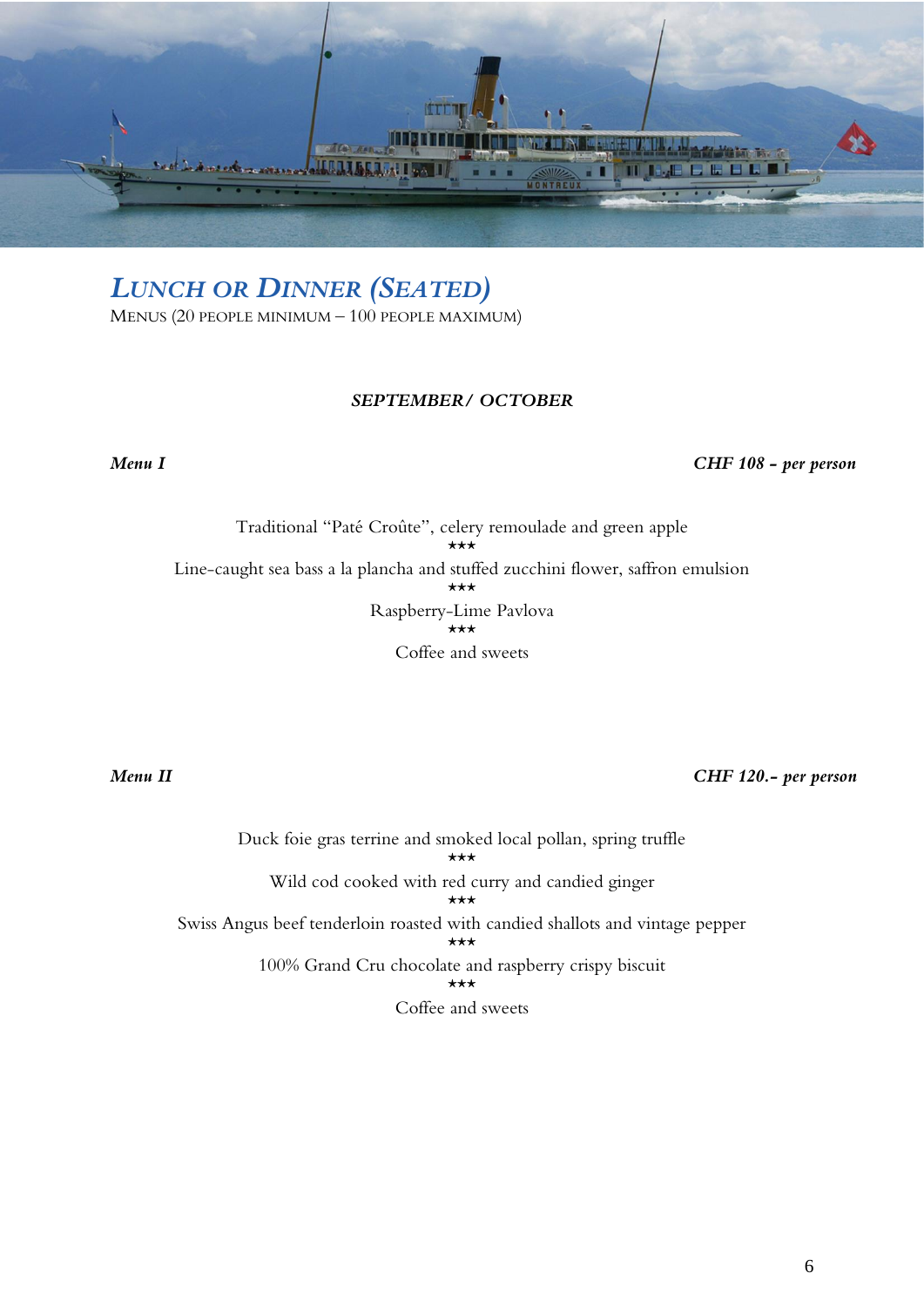

# *WINE PACKAGES*

# *LÉMAN PACKAGE*

White wine and / or Red wine Mineral water (Henniez, still and sparkling), coffee and tea. 3 dl per person : *CHF 26.- per person* 5 dl per person : *CHF 34.- per person*

| White wine                                    | Red wine                                   |
|-----------------------------------------------|--------------------------------------------|
| -Chasselas, Domaine de la Treille, Les Frères | - Mont-sur-Rolle, Pinot Noir, Domaine      |
| Dutruy                                        | Crochet, M. Rolaz                          |
| -Féchy, la Colombe, R. Paccot                 | -Pinot noir la Colombe, R. Paccot          |
| - Mont-sur-Rolle, Chasselas La Plantaz        | - Mont-sur-Rolle, Abbaye de Mont, Ville de |
| Abbaye de Mont, Ville de Lausanne             | Lausanne                                   |
|                                               |                                            |

# *LAVAUX PACKAGE \**

White wine and / or Red wine Mineral water (Henniez still and sparkling), coffee and tea. 3 dl per person : *CHF 35.- per person* 5 dl per person : *CHF 47.- per person*

White wine -Calamin, Ilex, L. Bovard -Dézaley, Gueniettaz, Ch. Chappuis -Sauvignon, H.Cruchon

Red wine -Coteaux du Languedoc, Domaine de l'Hortus, J. Orliac -Humagne Rouge, John & Mike Favre -Epesses, La Pressée, L. Bovard

# *PALACE PACKAGE \**

White wine and / or Red wine Mineral water (Henniez still and sparkling), coffee and tea. 3 dl per person : *CHF 55.- per person* 5 dl per person : *CHF 70.- per person*

White wine -Humagne Blanc, C. Flaction -Pouilly-Fuissé, Vers Cras, Château Beauregard, J. Burrier -Chardonnay Grande Réserve, Les Romaines, Les Frères Dutruy

Red wine -Saint-Saphorin, Barrique, P-L. Leyvraz -Crozes-Hermitage, Cuvée Albéric Bouvet, G. Robin -Humagne Rouge, La Cave des Amandiers, A. Delétraz

\* Please note that our sommelier remains at your entire disposal to propose you alternative wine suggestions. Wine packages may be subject to change without notice depending on the availability.